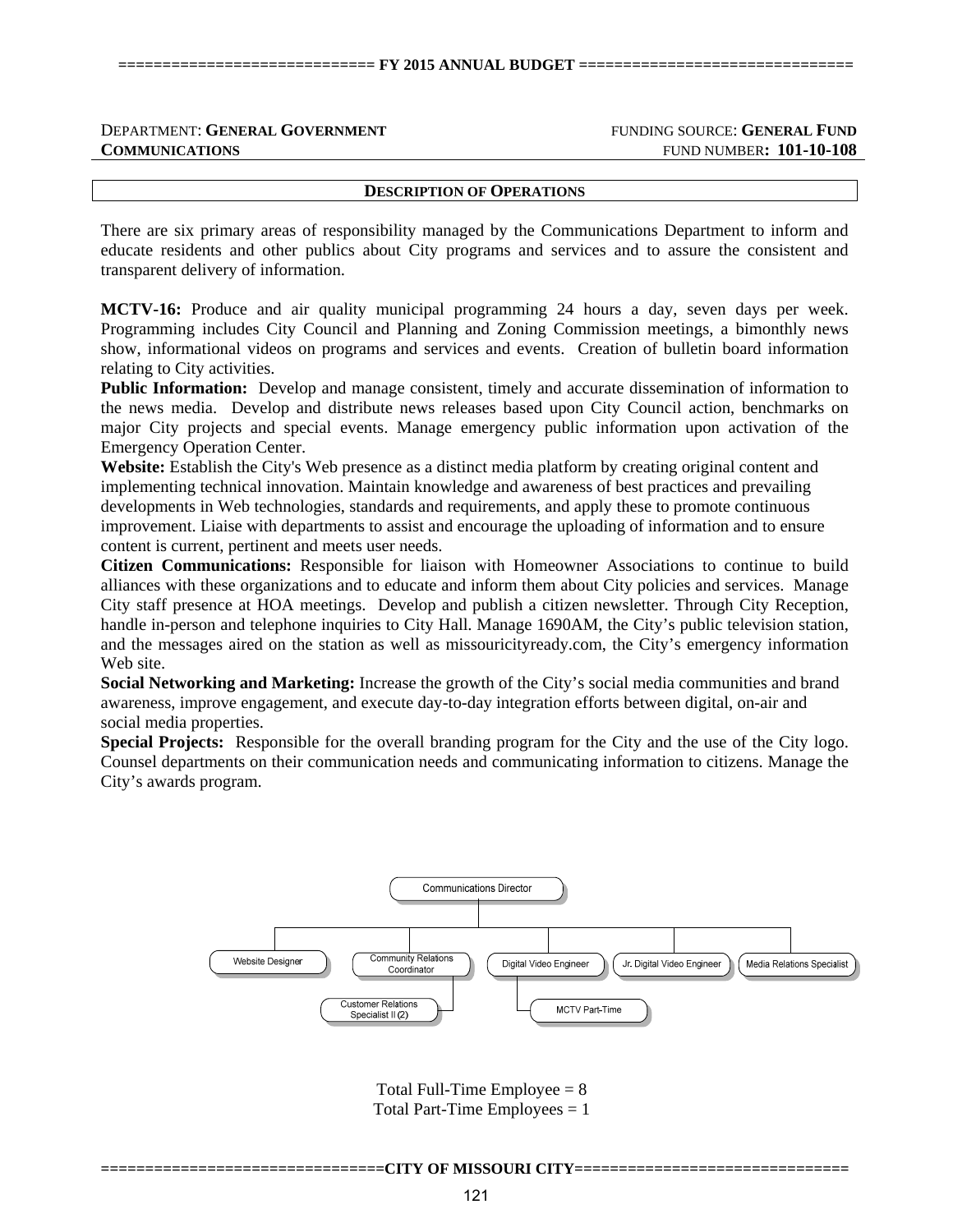### **============================= FY 2015 ANNUAL BUDGET ===============================**

### **DEPARTMENT: GENERAL GOVERNMENT** FUNDING SOURCE: GENERAL FUND **COMMUNICATIONS** FUND NUMBER: **101-10-108**

| <b>STRATEGIES</b> | DEPARTMENTAL OBJECTIVES                                                                                                                                                                                                                                                                                                                                                                                                                                                                                                                                 |
|-------------------|---------------------------------------------------------------------------------------------------------------------------------------------------------------------------------------------------------------------------------------------------------------------------------------------------------------------------------------------------------------------------------------------------------------------------------------------------------------------------------------------------------------------------------------------------------|
| 3                 | Evaluate City's HOA Program process, partnering with all departments. Implement<br>regular and consistent presentation format, provide timely after-action reports to<br>team members; continue to assess best usage of common issues of interest in<br>communications and tools and processes/procedures. HOA Liaison/Community<br>Relations Coordinator will manage revamp of program and will continue to<br>develop citizen contacts in neighborhoods without HOAs, to further expand the<br>dissemination of news, alerts and advisories citywide. |
| 3                 | Continue development of Leadership Luncheon series bringing together<br>$\bullet$<br>executives, entrepreneurs, innovators and community leaders from throughout the<br>region and the County to discuss the trends and challenges facing business leaders<br>today. Create and design custom materials to effectively market and promote the<br>monthly luncheons while adhering to the City's brand; increase sponsorships.                                                                                                                           |
| 3                 | Continue quarterly publication of the "Show Me" Missouri City newsletter.                                                                                                                                                                                                                                                                                                                                                                                                                                                                               |
| $\mathfrak{Z}$    | Finalize social media policy, discuss policy with Leadership Team; distribute<br>٠<br>policy to all departments. Manage development of social media outlets, including<br>Facebook and Twitter accounts, with a focus on cross-departmental cooperation<br>and collaboration.                                                                                                                                                                                                                                                                           |
| 3                 | Continue development of Citizens' University to engage and educate the citizenry.<br>$\bullet$<br>Incorporate Alumni expertise and talent into City committees, boards,<br>commissions and Volunteers programs to continuing fostering City-Citizen<br>partnerships.                                                                                                                                                                                                                                                                                    |
| 3                 | Launch and manage the Citizens' Volunteers Program, further engaging residents<br>$\bullet$<br>in City projects and events and seeking citizen input and feedback to improve<br>services and programs.                                                                                                                                                                                                                                                                                                                                                  |
| 3                 | Revamp Missouri City Television programming with cross-functional purpose,<br>ensuring comprehensive, consistent and uniform presence on cable, website,<br>YouTube and via special video projects.                                                                                                                                                                                                                                                                                                                                                     |
| 3                 | Develop a residents' guide as an information resource for new homeowners.                                                                                                                                                                                                                                                                                                                                                                                                                                                                               |
| 3                 | Enhance marketing and promotion of the City via development of new banners to<br>showcase programs and services and economic development opportunities; will be<br>utilized at events, conferences, and special programs; will help beautify facilities.                                                                                                                                                                                                                                                                                                |
| 3                 | Continue development and expansion of City websites to further assure vital<br>$\bullet$<br>information is available online for citizens, companies and stakeholders.                                                                                                                                                                                                                                                                                                                                                                                   |
| 3                 | Manage media partnership; expand Missouri City presence in regional, national,<br>international media outlets. Update media policy, discuss with Leadership Team;<br>distribute updated policy to all departments.                                                                                                                                                                                                                                                                                                                                      |
| 3                 | Improve/increase citizen outreach and collaboration across all roles, with a specific<br>٠<br>focus on HOA and Front Desk operations. Maintain excellent customer service and<br>cross-departmental communications; regularly review and revise policies,                                                                                                                                                                                                                                                                                               |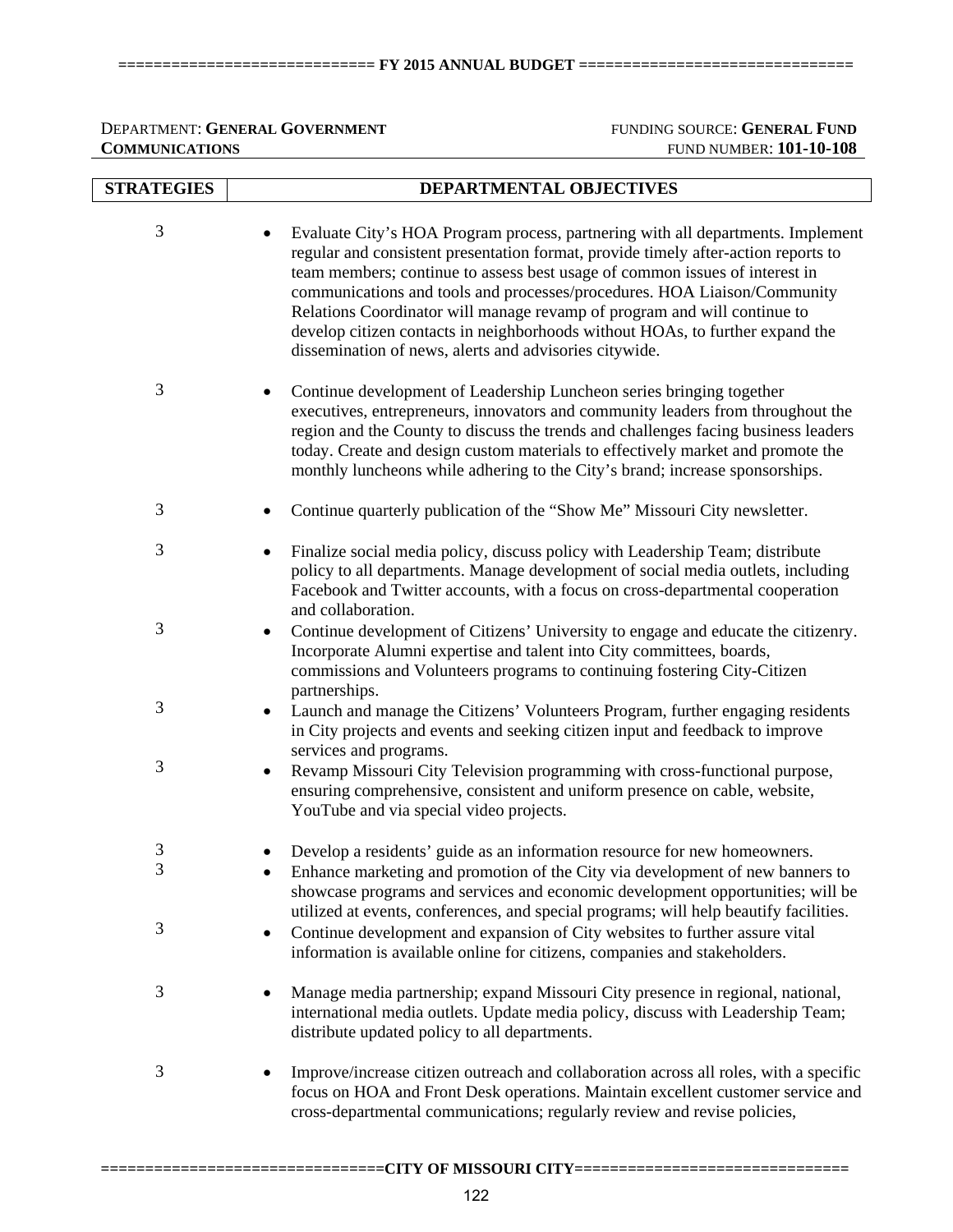### $=$  FY 2015 ANNUAL BUDGET  $==$

procedures and protocols to ensure consistency.

3 Incorporate additional solid waste functions into Front Desk operations; providing necessary training for Customer Relations Specialists.

| PERSONNEL SCHEDULE                                                                                                                                                                                                                                                                 |                   |                             |                     |                          |                                               |  |
|------------------------------------------------------------------------------------------------------------------------------------------------------------------------------------------------------------------------------------------------------------------------------------|-------------------|-----------------------------|---------------------|--------------------------|-----------------------------------------------|--|
|                                                                                                                                                                                                                                                                                    | FY 2013<br>Actual | FY 2014<br><b>Budget</b>    | FY 2014<br>Estimate | FY 2015<br><b>Budget</b> | Salary<br>Grade                               |  |
| <b>Communications Director</b><br>Marketing/Communications Specialist<br>Digital Video Engineer<br><b>Website Designer</b><br><b>Community Relations Coordinator</b><br><b>Media Relations Specialist</b><br>Jr. Digital Video Engineer<br><b>Customer Relations Specialist II</b> |                   |                             | 2                   | $\theta$<br>2            | Uncl.<br>22<br>13<br>13<br>13<br>11<br>8<br>8 |  |
| <b>Customer Relations Specialist I</b>                                                                                                                                                                                                                                             |                   | $\overline{0}$              | 0                   | $\overline{0}$           | 6                                             |  |
| <b>Total Full-Time Employees</b>                                                                                                                                                                                                                                                   | 9                 | 8                           | 9                   | 8                        |                                               |  |
| Part-Time Employees                                                                                                                                                                                                                                                                | $\overline{2}$    | $\mathcal{D}_{\mathcal{A}}$ | $\overline{c}$      |                          |                                               |  |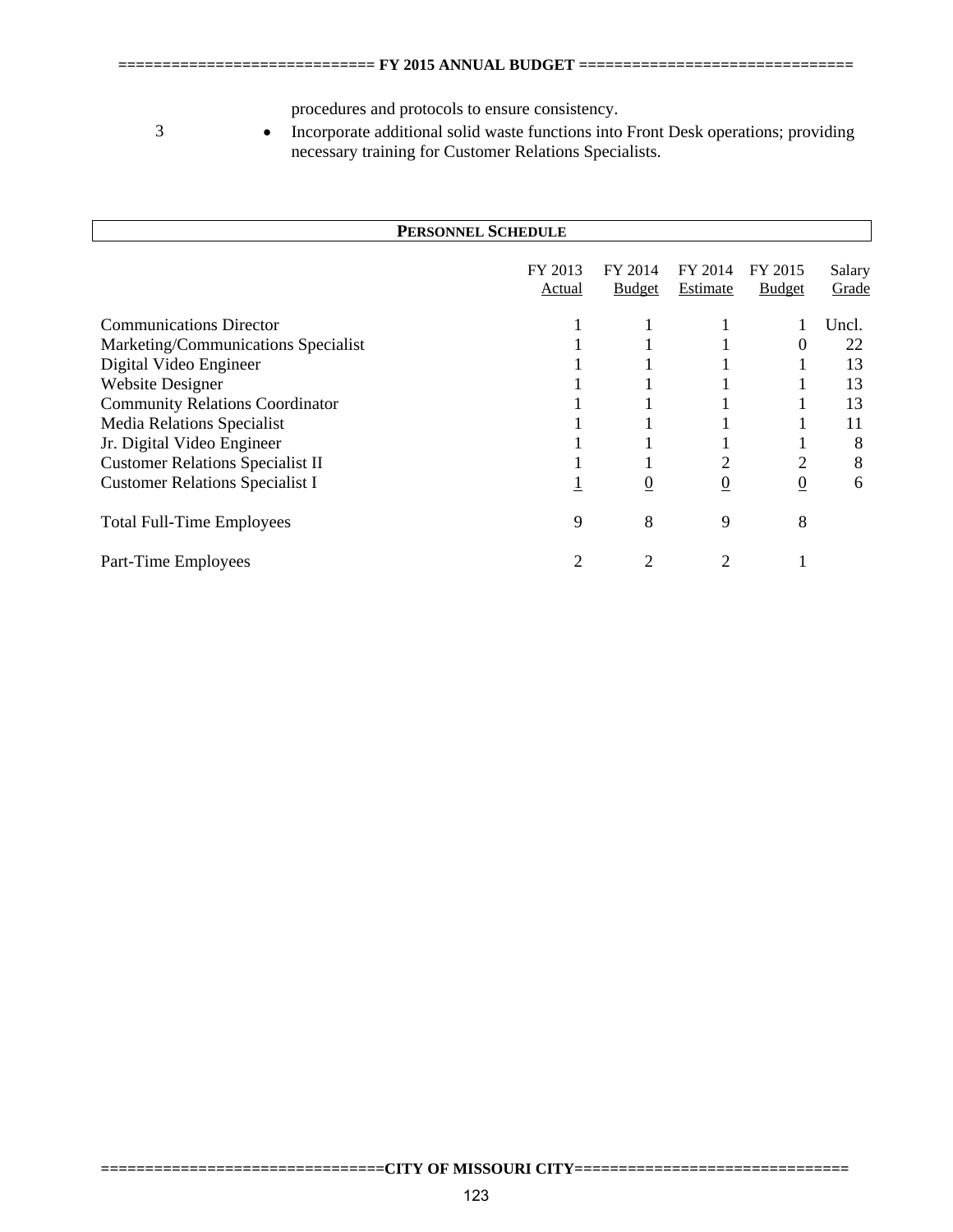### **============================= FY 2015 ANNUAL BUDGET ===============================**

# **DEPARTMENT:** GENERAL GOVERNMENT FUNDING SOURCE: GENERAL FUND<br> **COMMUNICATIONS** FUND NUMBER: 101-10-108

# **COMMUNICATIONS** FUND NUMBER: **101-10-108**

| PERFORMANCE INDICATORS |                                                                |                   |                          |                     |                          |
|------------------------|----------------------------------------------------------------|-------------------|--------------------------|---------------------|--------------------------|
|                        |                                                                | FY 2013<br>Actual | FY 2014<br><b>Budget</b> | FY 2014<br>Estimate | FY 2015<br><b>Budget</b> |
|                        | % of Effective "publication" of news releases in 2 print media |                   |                          |                     |                          |
|                        | (publication of material in Chronicle, FB Lifestyles magazine) | 92                | 95                       | 95                  | 95.                      |
| □                      | Website Bounce Rate % (time visitors spend viewing content)    | 30                | 29                       | 29                  | 25                       |
|                        | % of New Website Visitors (subscribers, social media, videos)  | 80                | 90                       | 90                  | 95                       |
| □                      | % of Returning Website Visitors                                | 60                | 75                       | 80                  | 85                       |
|                        | % of Social media link shares (growth of FB/Twitter/YouTube)   | 20                | 40                       | 40                  | 45                       |

| <b>ACTIVITY MEASURES</b>                                         |                   |                          |                     |                          |  |  |
|------------------------------------------------------------------|-------------------|--------------------------|---------------------|--------------------------|--|--|
|                                                                  | FY 2013<br>Actual | FY 2014<br><b>Budget</b> | FY 2014<br>Estimate | FY 2015<br><b>Budget</b> |  |  |
| Produce and broadcast on MCTV and city website economic          |                   |                          |                     |                          |  |  |
| development show: (projects with commercial focus)               |                   | $\overline{2}$           | 2                   | 4                        |  |  |
| Views on City of Missouri City You Tube page                     | 18,500            | 33,000                   | 52,533              | 57,000                   |  |  |
| Press Releases (including bulletin boards, PSAs, mass emailings) | 250               | 250                      | 150                 | 250                      |  |  |
| E-Subscriber List                                                | 1,200             | 3,200                    | 3,500               | 5,000                    |  |  |
| Views of City Video on website                                   | 17,000            | 18,000                   | 18,500              | 20,000                   |  |  |
| <b>Average Monthly Website Page Views</b>                        | 8,000             | 15,000                   | 15,000              | 16,000                   |  |  |
| Average minutes on website                                       | 4                 | 4                        | 4                   | 6                        |  |  |

### **================================CITY OF MISSOURI CITY===============================**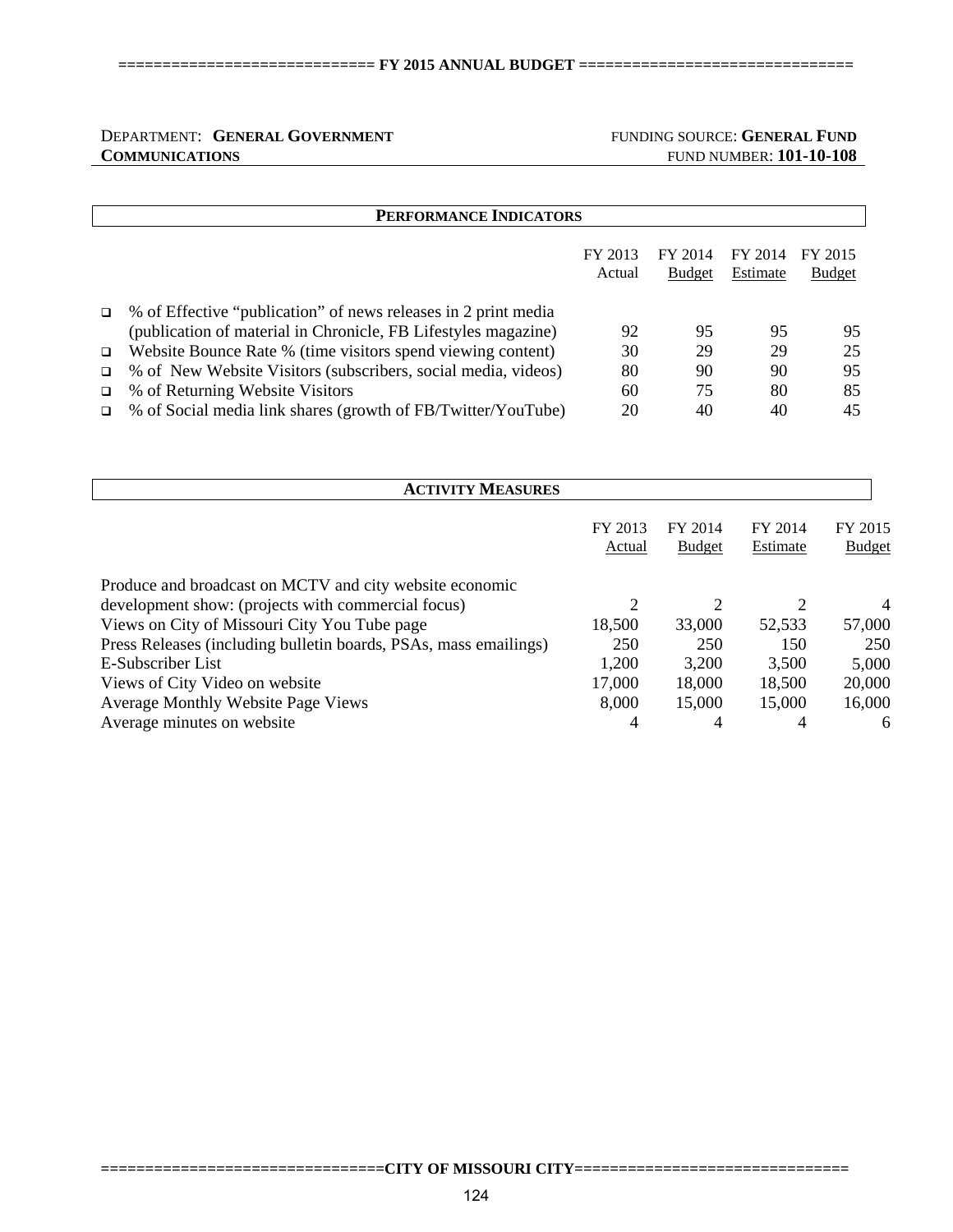### **GENERAL GOVERNMENT - COMMUNICATIONS 101-10-108**

|       | <b>Object Description</b>        | FY 2013<br>Actual | FY 2014<br>Original<br><b>Budget</b> | FY 2014<br><b>Revised</b><br><b>Budget</b> | FY 2014<br>Year-End<br><b>Estimate</b> | FY 2015<br><b>Adopted</b><br><b>Budget</b> |
|-------|----------------------------------|-------------------|--------------------------------------|--------------------------------------------|----------------------------------------|--------------------------------------------|
| 51001 | <b>REGULAR SALARIES</b>          | 325,685           | 406,843                              | 406,843                                    | 299,919                                | 366,089                                    |
| 51002 | ADDITIONAL COMPENSATION          | 977               | 912                                  | 912                                        | 276                                    | 528                                        |
| 51003 | <b>COMPENSATED ABSENCES</b>      | 11,141            | $\overline{\phantom{a}}$             |                                            | 3,997                                  |                                            |
| 51004 | <b>OVERTIME</b>                  | 7,341             | 11,500                               | 11,500                                     | 13,000                                 | 15,000                                     |
| 51101 | PART TIME: 20-29 HOURS           | 5,442             | 26,696                               | 9,882                                      |                                        |                                            |
| 51102 | PART TIME:LESS THAN 20 HR        | 12,568            | 1,500                                | 18,314                                     | 33,655                                 | 11,988                                     |
| 51201 | <b>CAR-CLOTHING ALLOWANCE</b>    | 1,355             | 1,800                                | 1,800                                      | 2,945                                  | 3,000                                      |
| 51202 | CELL PHONE ALLOWANCE             | 4,058             | 5,400                                | 5,400                                      | 2,562                                  | 5,400                                      |
| 51301 | <b>LONG TERM DISABILITY</b>      | 983               | 1,409                                | 1,409                                      | 1,003                                  | 1,260                                      |
| 51302 | TAXES, SOCIAL SECURITY           | 26,770            | 34,781                               | 34,781                                     | 26,783                                 | 30,753                                     |
| 51303 | HOSP-LIFE-DENT-VIS INS           | 57,974            | 84,474                               | 84,474                                     | 29,774                                 | 67,644                                     |
| 51304 | PRORATED HEALTH/DENT/VIS         | 912               | $\overline{a}$                       | 314                                        | 314                                    |                                            |
| 51305 | <b>RETIREMENT</b>                | 18,641            | 27,392                               | 27,392                                     | 15,777                                 | 36,180                                     |
| 51306 | WORKERS COMPENSATION             | 700               | 897                                  | 897                                        | 481                                    | 488                                        |
|       | <b>TOTAL PERSONNEL</b>           | 474,547           | 603,604                              | 603,918                                    | 430,486                                | 538,330                                    |
| 52001 | OFFICE SUPPLIES                  | 2,098             | 4,000                                | 4,000                                      | 4,930                                  | 4,000                                      |
| 52002 | <b>MEALS &amp; DRINKS</b>        | 4,820             | 2,000                                | 2,000                                      | 3,000                                  | 3,000                                      |
| 52003 | <b>WEARING APPAREL</b>           | 221               | 200                                  | 200                                        | 900                                    | 300                                        |
| 52004 | MINOR TOOLS & EQUIPMENT          | 3,822             | 2,500                                | 2,500                                      | 2,500                                  |                                            |
| 52005 | EDUC, TRAINING & SUPPLIES        | 256               |                                      |                                            |                                        |                                            |
| 52006 | <b>POSTAGE</b>                   | 452               | 700                                  | 700                                        | 600                                    | 800                                        |
| 52008 | <b>IDENTIFICATION SUPPLY/FIL</b> |                   | 200                                  | 200                                        |                                        |                                            |
| 52009 | OTHER/MISC                       |                   | 150                                  | 150                                        | 150                                    |                                            |
| 52014 | COMPUTER EQUIP RENTAL FEE        | 1,500             | 2,250                                | 2,250                                      | 2,250                                  | 2,700                                      |
| 52015 | FLEET RENTAL FEE                 | 2,428             | 3,844                                | 3,844                                      | 3,642                                  | 5,313                                      |
| 52016 | CENTRAL GARAGE ALLOC             | 3,450             | 3,116                                | 3,116                                      | 3,496                                  |                                            |
| 52017 | FUEL, OIL & LUBRICANTS           | 2,575             | 3,200                                | 3,200                                      | 3,000                                  | 3,200                                      |
|       | <b>TOTAL COMMODITIES</b>         | 21,622            | 22,160                               | 22,160                                     | 24,468                                 | 19,313                                     |
| 53001 | MINOR EQUIP MAINT/RPR & RNT      |                   | 400                                  | 400                                        | 400                                    | 400                                        |
| 53002 | <b>INSURANCE</b>                 | 774               | 1,392                                | 1,392                                      | 1,243                                  | 1,385                                      |
| 53004 | SPECIAL SERVICES & LEGAL         | 32,373            | 28,000                               | 33,438                                     | 33,000                                 | 40,904                                     |
| 53005 | SERVICE AGREEMENTS/REPAIR        | $\qquad \qquad -$ | $\overline{\phantom{a}}$             |                                            |                                        |                                            |
|       | 53007 CONFERENCE EXPENSE         | 803               | 2,000                                | 2,000                                      | 2,000                                  | 5,700                                      |
| 53008 | <b>TELEPHONE</b>                 | 300               | 379                                  | 379                                        | 348                                    | 365                                        |
| 53009 | BLDG MAINTENANCE ALLOC           | 10,309            | 11,193                               | 11,193                                     | 10,898                                 |                                            |
| 53011 | MISSSOURI CITY TV                | 1,156             |                                      |                                            |                                        |                                            |
| 53012 | COMPUTER SERVICES ALLOC          | 64,508            | 75,717                               | 75,717                                     | 108,252                                |                                            |
|       | TOTAL CONTRACTUAL SERVICES       | 110,223           | 119,081                              | 124,519                                    | 156,141                                | 48,754                                     |
| 54001 | PRINTING & PUBLICATIONS          | 1,470             | 800                                  | 800                                        | 800                                    | 1,500                                      |
| 54002 | <b>DUES &amp; SUBSCRIPTIONS</b>  | 1,774             | 1,800                                | 1,800                                      | 1,720                                  | 1,720                                      |
| 54003 | <b>TRAINING &amp; TRAVEL</b>     | 1,485             | 4,900                                | 4,900                                      | 3,000                                  | 6,000                                      |
| 54005 | VEHICLE ALLOWANCE - MILEAGE      | 159               | 350                                  | 350                                        | 700                                    | 700                                        |
| 54007 | <b>COMMUNITY COMMUNICATIONS</b>  | 20,806            | 59,414                               | 59,376                                     | 45,000                                 | 64,690                                     |
|       | <b>TOTAL OTHER SERVICES</b>      | 25,694            | 67,264                               | 67,226                                     | 51,220                                 | 74,610                                     |
|       | <b>TOTAL CAPITAL OUTLAY</b>      |                   |                                      |                                            |                                        |                                            |
|       | <b>TOTAL EXPENDITURES</b>        | 632,086           | 812,109                              | 817,823                                    | 662,315                                | 681,007                                    |

**================================CITY OF MISSOURI CITY===============================**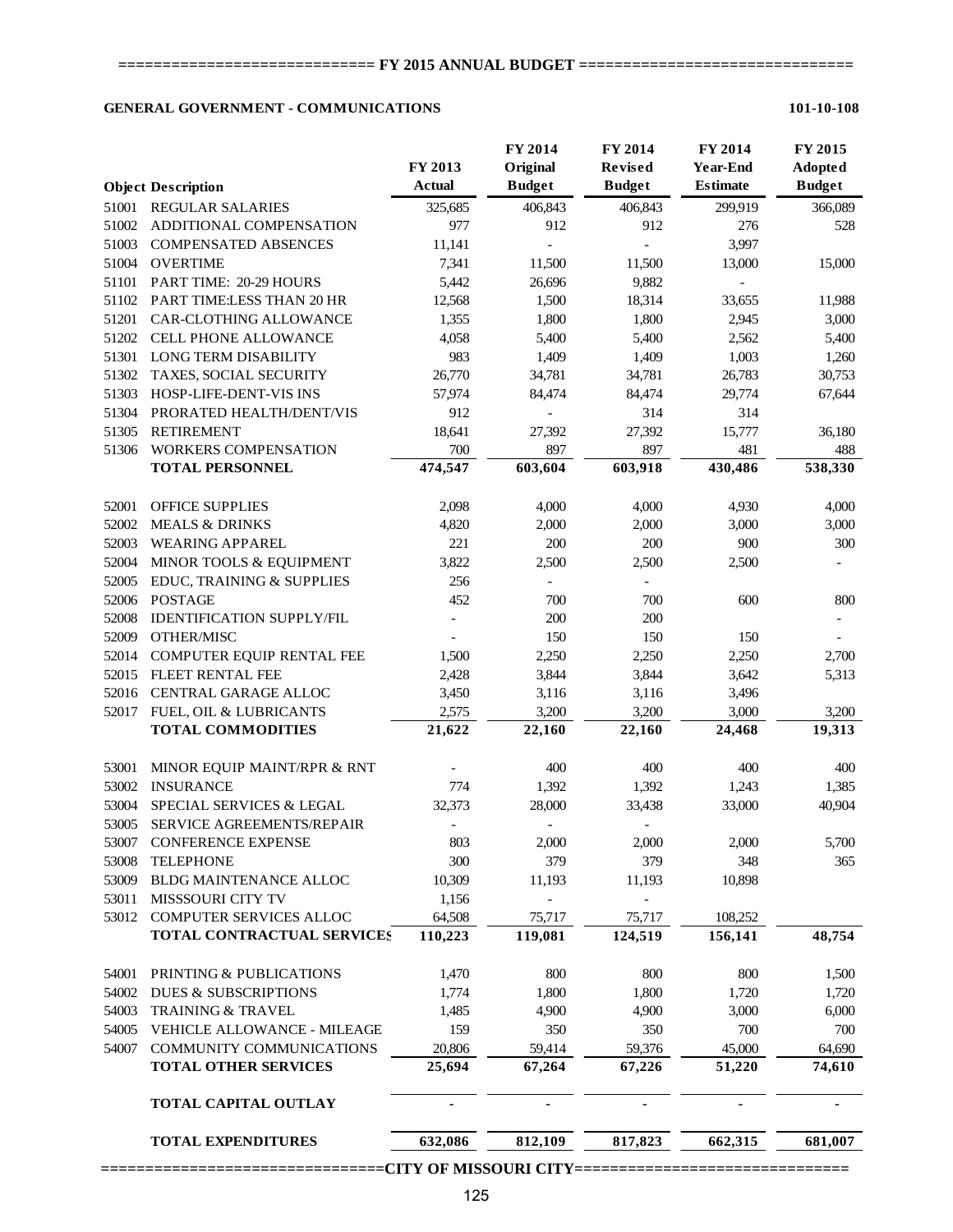

*In recognition of the City of Missouri City's exemplary employees and firstrate programs and services, the City decided to highlight various departments and divisions within the City by including in the Fiscal Year 2015 Budget document team profiles provided by the departments and divisions.* 

# **Communications**

# **Please share a "Show Me City" team spirit project from the past year.**

 It's hard to pinpoint one exact project that could be described as a "team spirit" project because every project we work on is collaborative. All of our work, though funneled out through different Communications tools and mediums, has to be unified under the same message, so we're constantly working together to make sure the same goals, themes and ideas are being produced in different methods. As a team, this has made us very close, and we have a great sense of team spirit.

# **Please share three best practices your team uses to provide excellent services to citizens.**

 Our team is always stressing three themes: collaboration, communication and City first. Citizen and internal collaborations, both within our own department and with others, are vital to creating the most comprehensive communications tools possible. Communication and transparency are essential to good government, and we strive to provide both as efficiently as possible. By promoting City first, we're able to get right the heart of an issue, avoid distractions and provide the most accurate message to residents.

# **Is there a City project your team would like to participate in/contribute to over the next year? How will it help your team develop/grow?**

• In 2015, the Communications Department will participate in the third H-E-B Community Challenge. After placing third in our category in 2013, and after receiving a Bronze Telly Award for the "Mayor O Knows" challenge video, Communications is excited to participate in the expanded program. While the competition is getting tougher and larger than it has ever been before, the competition provides us with one of the best ways to collaborate and produce some of the most comprehensive and creative work we will produce all year. We're hoping that we will challenge ourselves further to do even better than in previous years and come up with exciting ideas and partnerships that we can use for other programs in the future.

# **What "Show Me City" goal does your team plan to accomplish over the next year?**

• In the next year, our team hopes to continue to streamline some of the marketing efforts and programs we put in place last year and continue to establish productive community

**===============================CITY OF MISSOURI CITY=================================**